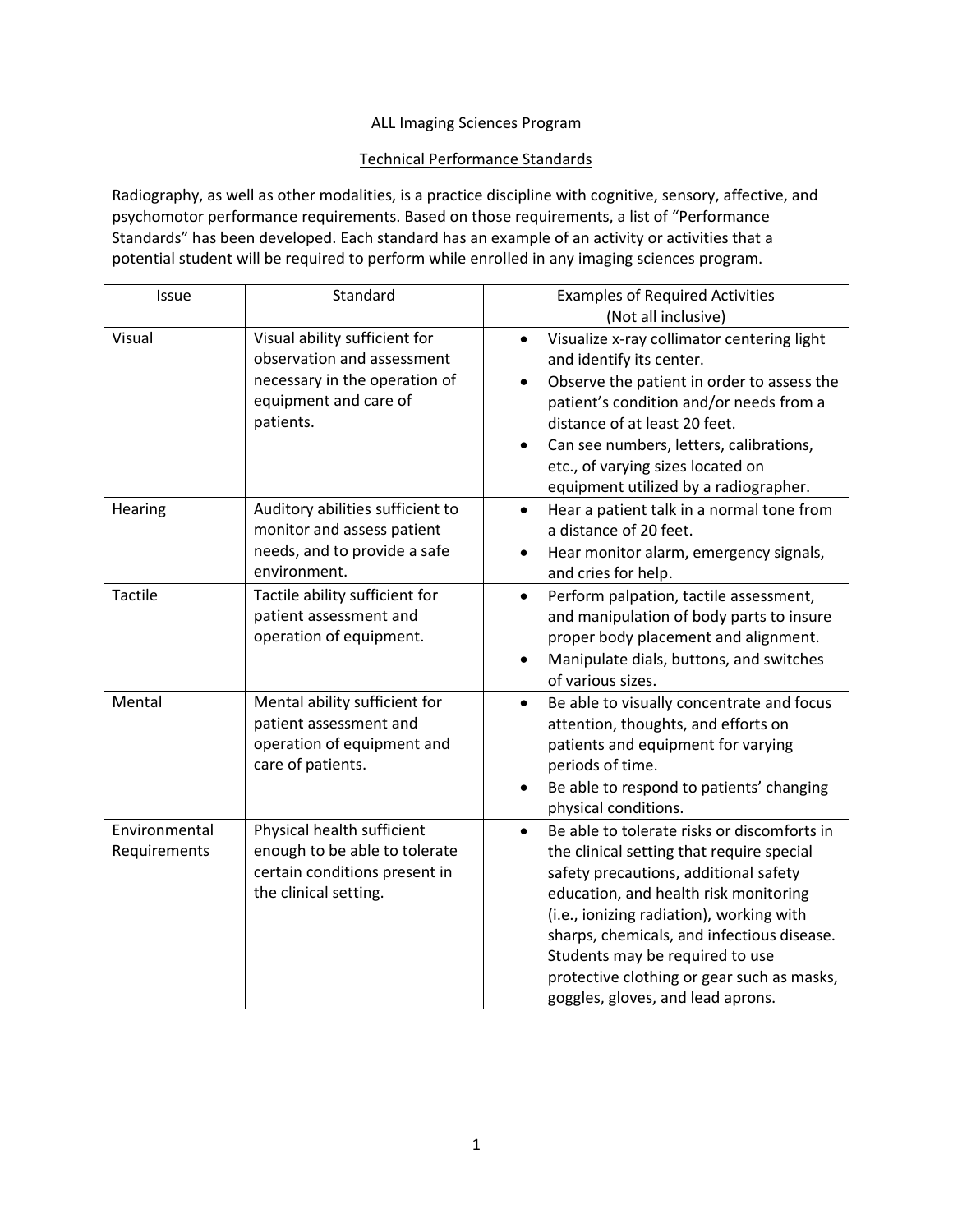| Issue               | Standard                                                                                                   | <b>Examples of Required Activities</b>                                                                                                                                                                                                                                                                                                                                                                                                                                                                                                                                              |
|---------------------|------------------------------------------------------------------------------------------------------------|-------------------------------------------------------------------------------------------------------------------------------------------------------------------------------------------------------------------------------------------------------------------------------------------------------------------------------------------------------------------------------------------------------------------------------------------------------------------------------------------------------------------------------------------------------------------------------------|
|                     |                                                                                                            | (Not all inclusive)                                                                                                                                                                                                                                                                                                                                                                                                                                                                                                                                                                 |
| Communication       | <b>Communication abilities</b><br>sufficient for interaction with<br>others in verbal and written<br>form. | Effectively communicate to the patient in<br>٠<br>order to converse, instruct the patient,<br>relieve anxiety, gain their cooperation<br>during procedures, understand the<br>patient when they are communicating<br>symptoms of a medical emergency.<br>Read the patient's medical chart and/or<br>physician's orders.<br>Legibly write patient history.<br>Document own actions and patient<br>responses as indicated.                                                                                                                                                            |
| Mobility            | Physical abilities sufficient to<br>move from room to room and<br>maneuver in small spaces.                | Assist all patients, according to individual<br>$\bullet$<br>needs and abilities, in moving, turning,<br>transferring from transportation devices<br>to x-ray table, etc.<br>Be able to push, pull, and lift 50 lbs.<br>Push a stretcher and/or wheelchair<br>without injury to self, patient, or others.<br>Push a mobile x-ray machine from one<br>location to another, including turning<br>corners, getting on and off an elevator,<br>and manipulating it in a patient's room<br>over carpeting.                                                                               |
| <b>Motor Skills</b> | Gross and fine motor abilities<br>sufficient to provide safe<br>effective patient care.                    | Manually move the x-ray tube and<br>$\bullet$<br>position the tube at various angles and<br>heights up to 7 feet.<br>Accurately draw up sterile contrast media<br>٠<br>and other solutions without<br>contaminating the syringe and/or<br>needles, etc.<br>Physically be able to administer<br>emergency care including performing<br>CPR.<br>Place cassettes (image receptors) in<br>Bucky trays and properly manipulate all<br>locks.<br>Be able to stand for periods as long as 2<br>hours wearing lead aprons and to walk a<br>distance of 5 miles during a normal work<br>day. |